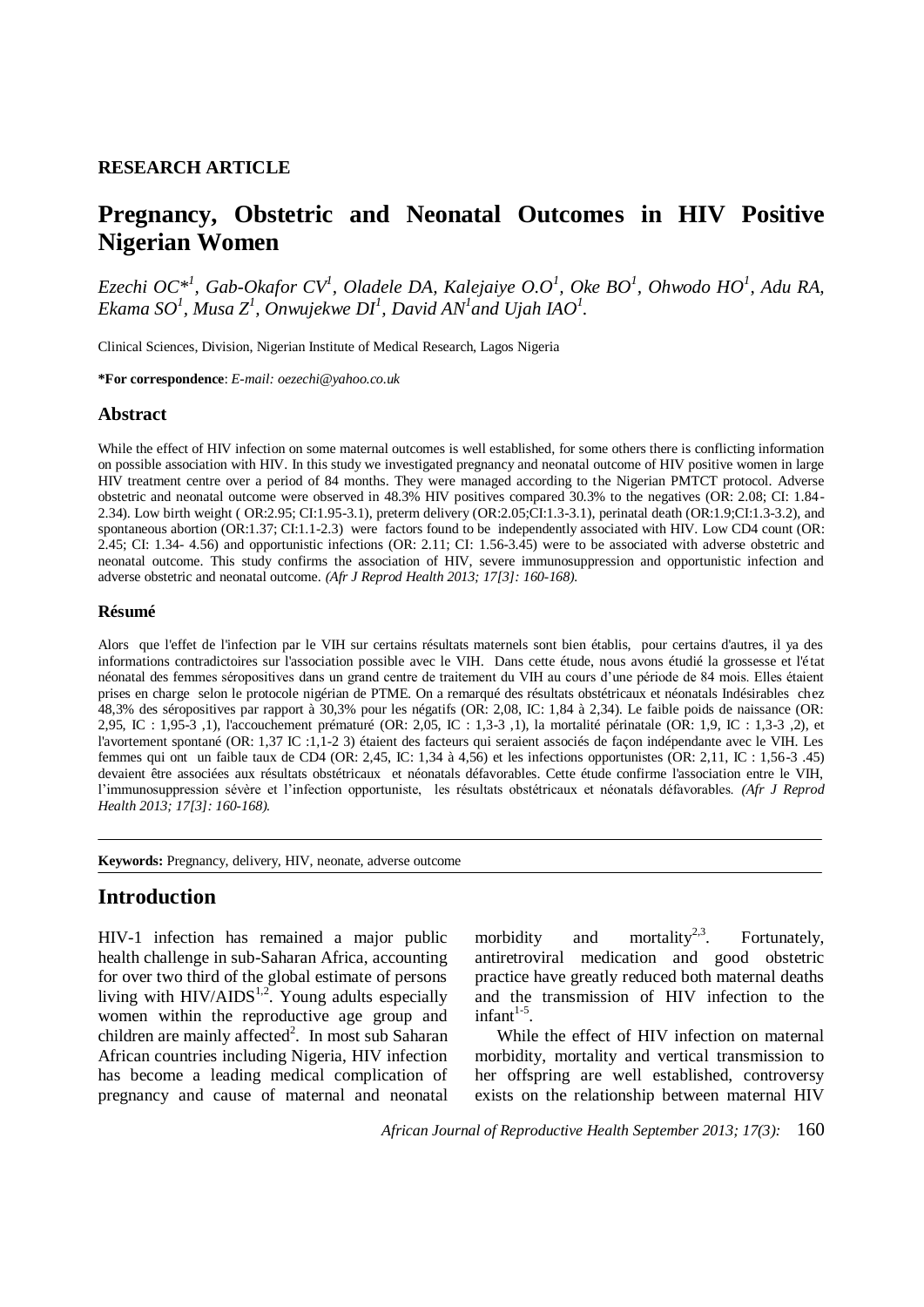infection and the adverse pregnancy outcomes of miscarriage, stillbirth, low birth weight, prematurity and intrauterine growth retardation<sup>6,7</sup>. Several investigators both in the developed and developing countries have tried to resolve the controversy by studying the obstetric and neonatal outcomes in HIV infected women, they ended up leaving more questions than answers<sup>1,2,4,8-11</sup>.

While better designed but small sample sized studies from developed countries failed to show a significant adverse effect of maternal HIV infection on pregnancy<sup>16,8-10</sup>, the larger, predominantly observational or retrospective studies from developing countries an association between maternal HIV infection and adverse pregnancy outcome<sup>1,2,4,5,11</sup>. Resolving the controversy requires studies that will take into consideration all the weaknesses observed in previous studies<sup>7</sup>. In 2004 we initiated a prospective study in a large HIV treatment centre in a HIV endemic country utilizing methodology that addressed some of the weakness of the previous studies with the aim of contributing to the body of knowledge on the subject.

## **Method**

#### **Study Setting and population.**

The study was conducted at the HIV treatment centre, Nigerian Institute of Medical Research, Lagos. The centre started operation in 2002 following the commencement of the Federal Government of Nigeria ARV access programme. It was included in the 25 ART centres across the country to give research back up to the national ARV access programme. In 2004 it became one of the centers supported by the Harvard School of Public Health (HSPH), Boston through The US Presidents Emergency Fund for AIDS Relief (PEPFAR). The centre currently provides comprehensive, HIV care, treatment and support for over 18,000 patients (65.0% are women). Sixty five percent of the patients come from Lagos and the rest from the other 5 states of southwestern Nigeria, north-central, south-south and southeastern Nigeria. A little over 0.025% comes from the neigbouring West African countries. No user fee is charged at the centre. Patients are enrolled

into the HIV treatment programme following a referral from the HIV Counseling and Testing Centre, Nigerian Institute of Medical Research Lagos or transfer from other government HIV treatment centres.

HIV Positive Pregnant women is seen and registered for PMTCT services at the Wednesday PMTCT clinic. While the antenatal and postnatal services, including infant post exposure prophylaxis are provided by the centre, the intrapartum care is provided in collaboration with private and public hospitals and clinics. Health workers from these centres have been trained on intrapartum care of HIV positive mothers either by our centre, State or National HIV programme. The mothers are referred to any of these centres nearest to their place of residence at 36 weeks or as soon as possible with detailed information about their chosen mode of delivery, infant feeding choice, Viral Load and CD4 count results. Infant post exposure drug and mothers' ARV drugs are also given to the women. After their delivery at the facility, the women are referred back to the centre at 2 weeks post-delivery with a completed Case Record Form (CRF) designed specifically to capture all delivery related information. Information on the CRF is used to complete the postnatal data base. The home based care team contacts any mother who did not report back to centre at 2 weeks post expected date of delivery to ascertain the reasons for the default.

### **Study population**

All HIV positive women enrolled into our PMTCT programme who from July 2004 and completed all PMTCT activities, including 6 week follow up for infant DNA PCR by 5th July 2011. HIV negative women seen in the referral hospital after each HIV positive served as control. Gestational age was estimated by the number of days between the first day of the last menstrual period (LMP) and date of birth expressed in completed weeks after LMP. A preterm birth was defined as births of infants occurring at less than 37 completed weeks of gestation. Low birth weight was defined as birth weight less than 2500grams. Women who did not know/remember their last menstrual period (3.3%) or did not return for postnatal care after delivery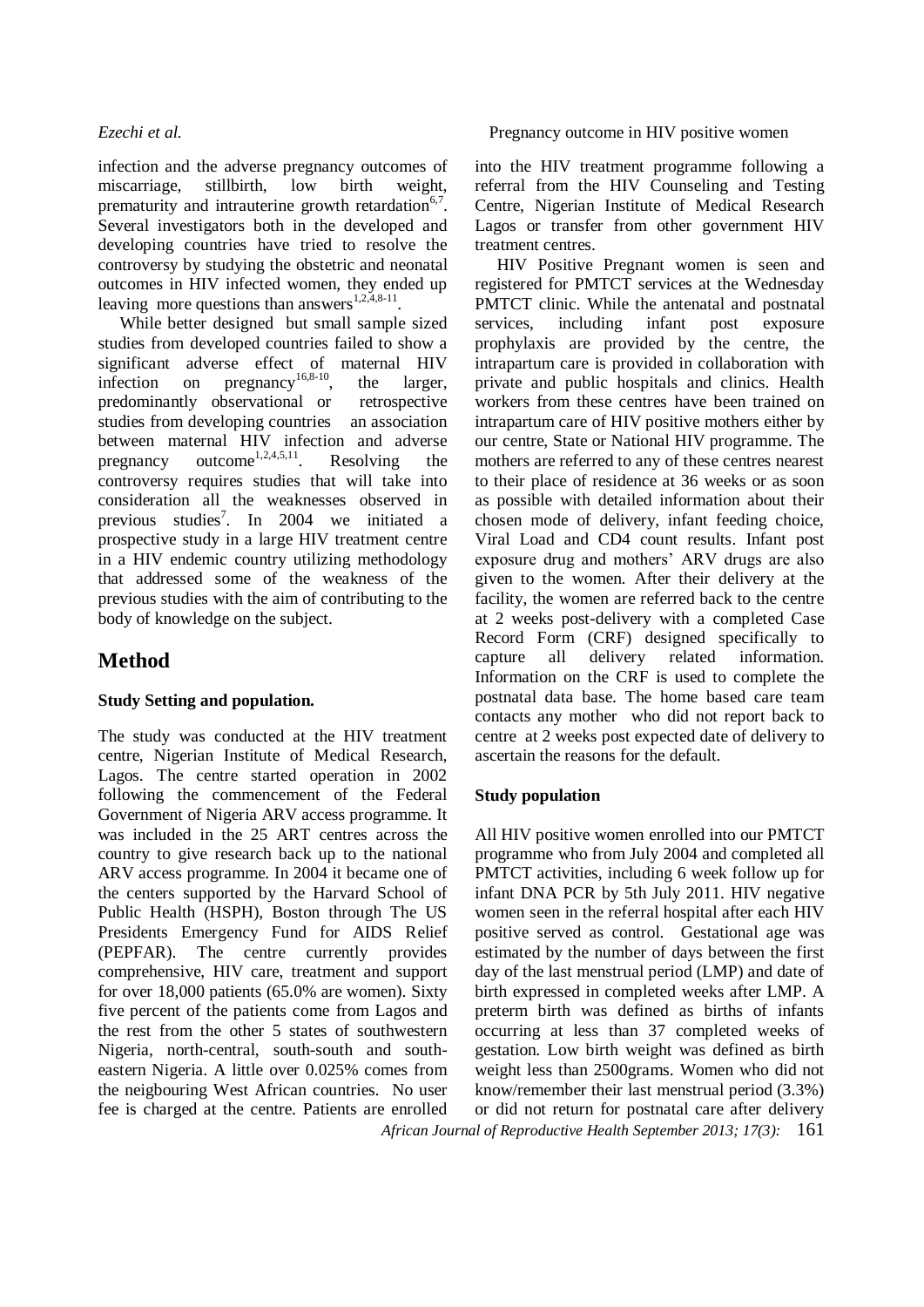and could not be traced (11.1%) were excluded from the analysis.

#### *Antiretroviral regimen used during the study period*

Antiretroviral drug regimen used during the period changed over time as a result of the change in national PMTCT guideline. The regimen changed thrice between July 2004 and July 2011. From July 2004 till March 2006, because of nonavailability of widely accepted Nigerian national PMTCT guideline, HAART based regimen was used for PMTCT except for women who presented in labour who were given single dose Nevirapine with combivir tail of seven days. Between March 2006 and December 2009, the then national PMTCT was nationally adopted and our centre switched to the dictates of the guideline. Triple ARV therapy (HAART) was used only for women eligible for it based on stage of their HIV infection (CD4 count less than 200). Those with CD4 count above 200cells/mm3 were placed on ART prophylaxis of either monotherapy (Zidovudine) or dual therapy (Zidovudine + Lamivudine) depending on the gestational age at booking. From Jan. 2010 we reverted back to triple ARV based regimen for all women as the national guideline was revised in line with WHO recommendation. While NNRTI based HAART was given to women with CD4 count less than

350 cells/m3, PI based HAART was prescribed for women with CD4 cell count of greater or equal to 350 cells/m3.

#### **Data Management**

Information on maternal age and parity, height and weight, marital status, previous obstetric history, estimated gestation, birth weight, sex and vital status of the baby at birth, mode of delivery were collected prospectively. For the HIV positive women information on CD4 count, viral load, opportunistic infection status and HIV treatment history were also collected.

A mother was considered as 'booked' if both her pregnancy and HIV status were assessed; laboratory results reviewed and decision taken on the management of her pregnancy otherwise she is unbooked. Data were analyzed using SPSS for

#### *Ezechi et al.* Pregnancy outcome in HIV positive women

windows version 16.0. Frequency distributions were generated and cross-tabulations by each covariate were examined. Odds Ratios (OR) and 95% Confidence Intervals (CI) for the OR were calculated. The p value was based on 95% Confidence Intervals (CI); a p value  $> 0.05$  was not significant (NS). A stepwise forward logistic regression was used. All variables were included in the initial analysis; the variable with the strongest association was estimated first, followed by all significant variables.

### *Ethical Issues*

Approval for the study was obtained from the Institutional Review Board, Nigerian Institute of Medical Research, Lagos Nigeria. Written informed consents were obtained from all the women, for the use of their data for study. Low literates were assisted by an impartial witness who ensured that the content of the informed consent document were explained to the women in a language they understood before appending their thumb print. Women who declined consent to participate in the study were provided care but excluded from the study. The clinic patients are organized into an independent support group of people living with HIV (Positive Life Organization of Nigeria) that ensures that patients are not stigmatized and discriminated against. This group ensures that no patient is denied requisite care because of failure to participate in any of our studies including this study.

## **Results**

A total of 2381 pregnancies met the eligibility for inclusion into the cohort. The 2381 pregnancies were in 1702 HIV positive women. While two pregnancies each were in 291 women, three, four and five pregnancies each were in thirty eight, four and one woman respectively. The remaining 1368 pregnancies were in 1368 women. Of the 2175 babies that were delivered and alive at 6 weeks, 21(0.97%) tested positive to HIV infection.

The sociodemographic characteristics of the women are shown in Table I. The characteristics of the women studied were comparable in all the parameters compared except for previous history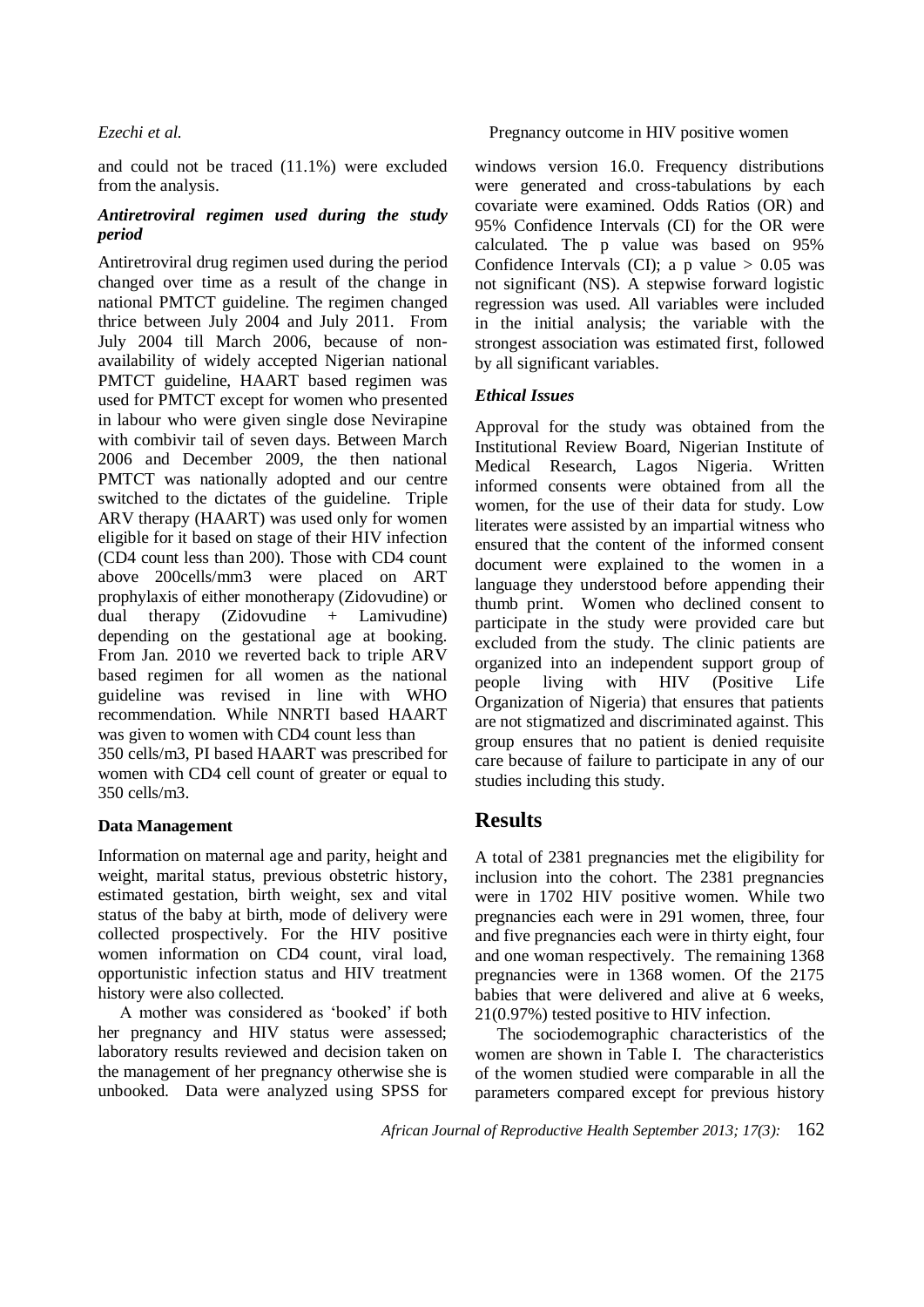of spontaneous abortion, previous history of preterm delivery and gestational age at registration for care. The HIV positive women were more likely to have had a previous spontaneous abortion  $(p = 0.001)$  and preterm delivery  $(P<0.001)$ compared to the HIV negative women. A

*Ezechi et al.* Pregnancy outcome in HIV positive women

significantly  $(P<0.00)$  more number of HIV positive women (78.9%) registered for Prevention of Mother to Child Transmission of HIV (PMTCT) clinic after the first trimester compared to their HIV negative controls (68.1% ).

**Table 1:** The sociodemographic, biologic characteristics and past reproductive history of the pregnant women in the study.

| Factors                    | HIV positive women $(\%)$ N=2381 | HIV Negative women $(\%)$ N=2381 | P value |
|----------------------------|----------------------------------|----------------------------------|---------|
| Mean age (years)           | $30.1 \pm 3.7$                   | $29.2 \pm 4.6$                   | 0.98    |
| Mean Parity                | $1.7 \pm 1.1$                    | $1.6 \pm 1.7$                    | 0.87    |
| Mean Body Max Index        | $28.9 \pm 3.9$                   | $29.1 \pm 3.9$                   | 0.61    |
| Marital status             |                                  |                                  |         |
| Married                    | 2062(86.6)                       | 2069(89.1)                       |         |
| Not married                | 319(13.4)                        | 312(13.1)                        | 0.79    |
| Previous abortion history  | 1164(48.9)                       | 1102(44.2)                       | 0.001   |
| Previous preterm delivery  | 376(15.8)                        | 138(5.8)                         | < 0.001 |
| Social Class <sup>12</sup> |                                  |                                  |         |
| I & H                      | 250(10.5)                        | 260(10.9)                        |         |
| Ш                          | 631(26.5)                        | 660(27.7)                        | 0.51    |
| IV & V                     | 1500(63.0)                       | 1462(61.4)                       |         |
| Gestational age at booking |                                  |                                  |         |
| $<$ 13 weeks               | 502(21.1)                        | 741(31.1)                        |         |
| $>13$ weeks                | 1879(78.9)                       | 1640(68.1)                       | < 0.001 |

Table II shows the pregnancy, obstetrics and neonatal outcome in the cohort. One thousand one hundred and fifty adverse events (48.3%) were recorded in the HIV positive women compared to seven hundred and twenty two (30.3%) events recorded in the HIV negative women. The difference was statistical significant at  $P < 0.001$ (OR: 2.08; CI: 1.84-2.34). While the rates of spontaneous miscarriage (p=0.002), severe anaemia (P=0.03), preterm delivery (P<0.001), low birth weight (P<0.001) and perinatal death (P<0.001) were found to be significantly higher in HIV positive women compared to their HIV negative counterparts, there were no differences between the two groups in the rates of obstetric haemorrhage (P=0.77), pregnancy induced hypertension (P=0.77), Apgar score less than 7 at the first minute  $(P=0.46)$ , neonatal admission  $(P=0.24)$  and congenital anomaly  $(P=0.38)$ . Subjecting the adverse pregnancy outcomes found to be associated with HIV positive pregnancy at univariate analysis to multiple logistic regression while controlling for potential confounders of age, parity, gestational age at registration for care, previous preterm delivery, previous spontaneous abortion, prematurity and low birth weight (see table 111) showed that only adverse events of low birth weight ( OR:2.95; CI:1.95-3.1), preterm delivery (OR:2.05;CI:1.3-3.1), perinatal death (OR:1.9;CI:1.3-3.2), and spontaneous abortion (OR:1.37; CI:1.1-2.3) retained independent association with HIV infection in pregnancy.

**Table 2:** Pregnancy, obstetric and neonatal outcome in the pregnant women in the study.

| <b>Outcome</b>        | <b>HIV</b><br>positive      | HIV<br><b>Negative</b><br>women $(\% )$ | P value | Odd<br>Crude<br>Ratio | Confidence<br><b>Interval</b> |
|-----------------------|-----------------------------|-----------------------------------------|---------|-----------------------|-------------------------------|
|                       | women $(\% )$<br>$N = 2381$ | $N = 2381$                              |         |                       |                               |
| Spontaneous abortion  | 76(3.2)                     | 50(2.1)                                 | 0.02    | 1.54                  | $1.06 - 2.24$                 |
| Severe Anaemia        | 86(3.6)                     | 59(2.5)                                 | 0.03    | 1.47                  | $1.04 - 2.09$                 |
| Preterm delivery      | 276(13.1)                   | 140(5.9)                                | < 0.001 | 2.10                  | $1.69 - 2.61$                 |
| Obstetric haemorrhage | 93(3.9)                     | 98(4.1)                                 | 0.77    | 0.95                  | $0.70 - 1.28$                 |
|                       |                             |                                         |         |                       |                               |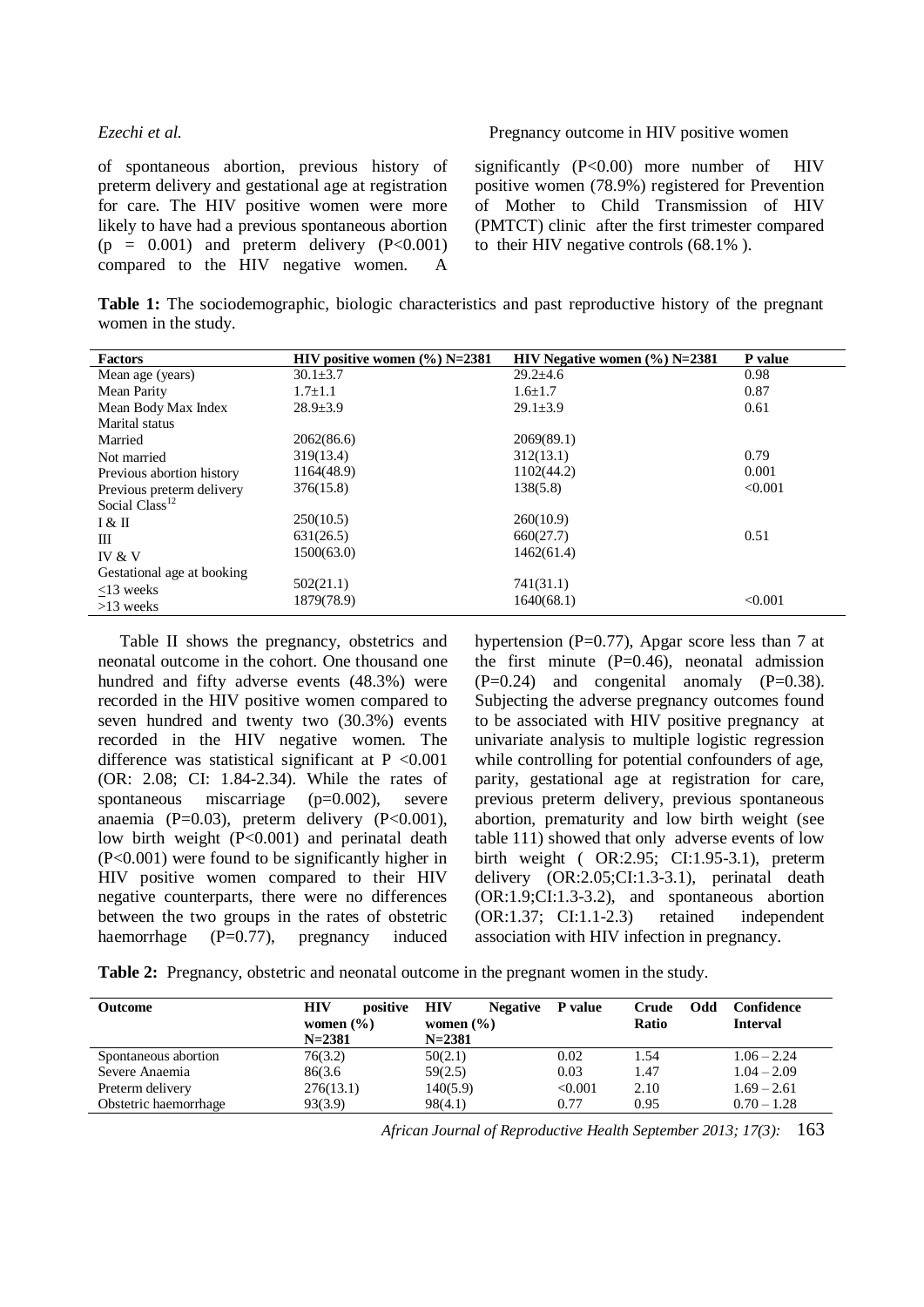*Ezechi et al.* Pregnancy outcome in HIV positive women

| Pregnancy Induced Hypertension                        | 97(4.1)  | 102(4.3) | 0.77    | 0.95 | $0.71 - 1.27$ |
|-------------------------------------------------------|----------|----------|---------|------|---------------|
| Low birth weight                                      | 223(9.4) | 79(3.3)  | < 0.001 | 3.01 | $2.30 - 3.95$ |
| Apgar Score $\langle 7\omega \, \text{1min.} \rangle$ | 64(2.7)  | 55(2.3)  | 0.46    | 1.17 | $0.80 - 1.71$ |
| Neonatal admission                                    | 93(3.9)  | 77(3.2)  | 0.24    | 1.22 | $0.88 - 1.62$ |
| Perinatal death                                       | 130(5.5) | 55(2.3)  | < 0.001 | 2.44 | $1.75 - 3.41$ |
| Congenital anomaly                                    | 12(0.5)  | 7(0.3)   | 0.38    | 1.72 | $0.63 - 4.82$ |

One thousand one hundred and seventy (46.9%) HIV positive women were delivered through cesarean section compared to only six hundred and fifty one  $(27.3\%)$  HIV negative women. The difference observed between the two groups was found to be statistically significant at P<0.001 (OR: 2.35; CI: 2.08-2.65).

The association between some selected sociodemographic and biologic characteristics and adverse pregnancy, obstetric and neonatal outcome is shown in table IV. Viral load greater than 10,000copies/ml (P=0.02), CD4 cell count below

200 cells/mm3 (P=0.001) and the presence of opportunistic infection  $(P=0.03)$  were significantly associated with adverse outcomes. However after controlling for potential cofounders in a multiple logistic regression model only CD4 cell count less than 200 cells/mm3 (OR:2.45; CI: 1.34- 4.56) and presence of opportunistic infections (OR:2.11; CI:1.56-3.45) retained their independent association with adverse outcomes of spontaneous abortion, preterm delivery, low birth weight and perinatal deaths.

**Table 3:** The adverse pregnancy outcome found to be independently associated with HIV infection after controlling for potential confounding variables

| Factors independently associated with adverse Adjusted Odd ratio |      | 95% confidence Interval |
|------------------------------------------------------------------|------|-------------------------|
| pregnancy outcome                                                |      |                         |
| Low birth weight                                                 | 2.95 | $1.95 - 3.1$            |
| Preterm delivery                                                 | 2.05 | $1.3 - 3.1$             |
| Perinatal death                                                  | 1.9  | $1.3 - 3.2$             |
| Spontaneous abortion                                             | 1.37 | $1.1 - 2.3$             |

|  |                                     | Table 4: The association between sociodemographic and biologic characteristics of the HIV positive |  |  |  |  |
|--|-------------------------------------|----------------------------------------------------------------------------------------------------|--|--|--|--|
|  | women and adverse pregnancy outcome |                                                                                                    |  |  |  |  |

| Characteristics            | Outcome of pregnancy in HIV positives |                    | P value        | Odd Ratio      |               |
|----------------------------|---------------------------------------|--------------------|----------------|----------------|---------------|
|                            | Adverse outcome                       | No adverse outcome |                |                | 95 % CI       |
|                            | $n = 610\%$                           | $n = 1771(\%)$     |                |                |               |
| Age (years)                |                                       |                    |                |                |               |
| $<$ 20                     | 21(3.5)                               | 50(2.8)            | 0.48           | 1.25           | $0.72 - 2.15$ |
| $20 - 35$                  | 516(84.6)                             | 1531(86.5)         | $\overline{0}$ | $\overline{0}$ |               |
| $>35$                      | 73(11.9)                              | 190(10.7)          | 0.41           | 1.14           | $0.85 - 1.53$ |
| Parity                     |                                       |                    |                |                |               |
| $\overline{0}$             | 158(25.9)                             | 466(26.3)          | 0.91           | 1.02           | $0.80 - 1.30$ |
| $1 - 2$                    | 234(38.4)                             | 705(39,8)          | $\overline{0}$ | 0              |               |
| >2                         | 218(35.7)                             | 600(33.9)          | 0.44           | 1.09           | $0.88 - 1.36$ |
| Social Class <sup>12</sup> |                                       |                    | 0.2            |                |               |
| I & II                     | 51(8.3)                               | 214(12.1)          | $\overline{0}$ | 0.85           | $0.45 - 0.94$ |
| Ш                          | 168(27.5)                             | 457(25.8)          | 0.81           | 0              |               |
| IV & V                     | 392(64.2)                             | 1100(62.1)         | 0.001          | 0.97           | $0.78 - 1.20$ |
| CD4 level                  |                                       |                    | 0.067          |                |               |
| $<$ 200                    | 161(26.4)                             | 352(19.9)          | $\Omega$       | 1.46<br>1.03   | $1.15 - 1.84$ |
| $200 - 350$                | 158(25.9)                             | 491(27.7)          | 0.85           | $\overline{0}$ | $0.82 - 1.29$ |
| >351                       | 291(47.7)                             | 928(52.4)          | $\overline{0}$ |                |               |
| Viral load                 |                                       |                    | 0.015          | 1.03           |               |
| $<$ 1000                   | 290(47.5)                             | 901(50.9)          |                | 0              | $0.81 - 1.30$ |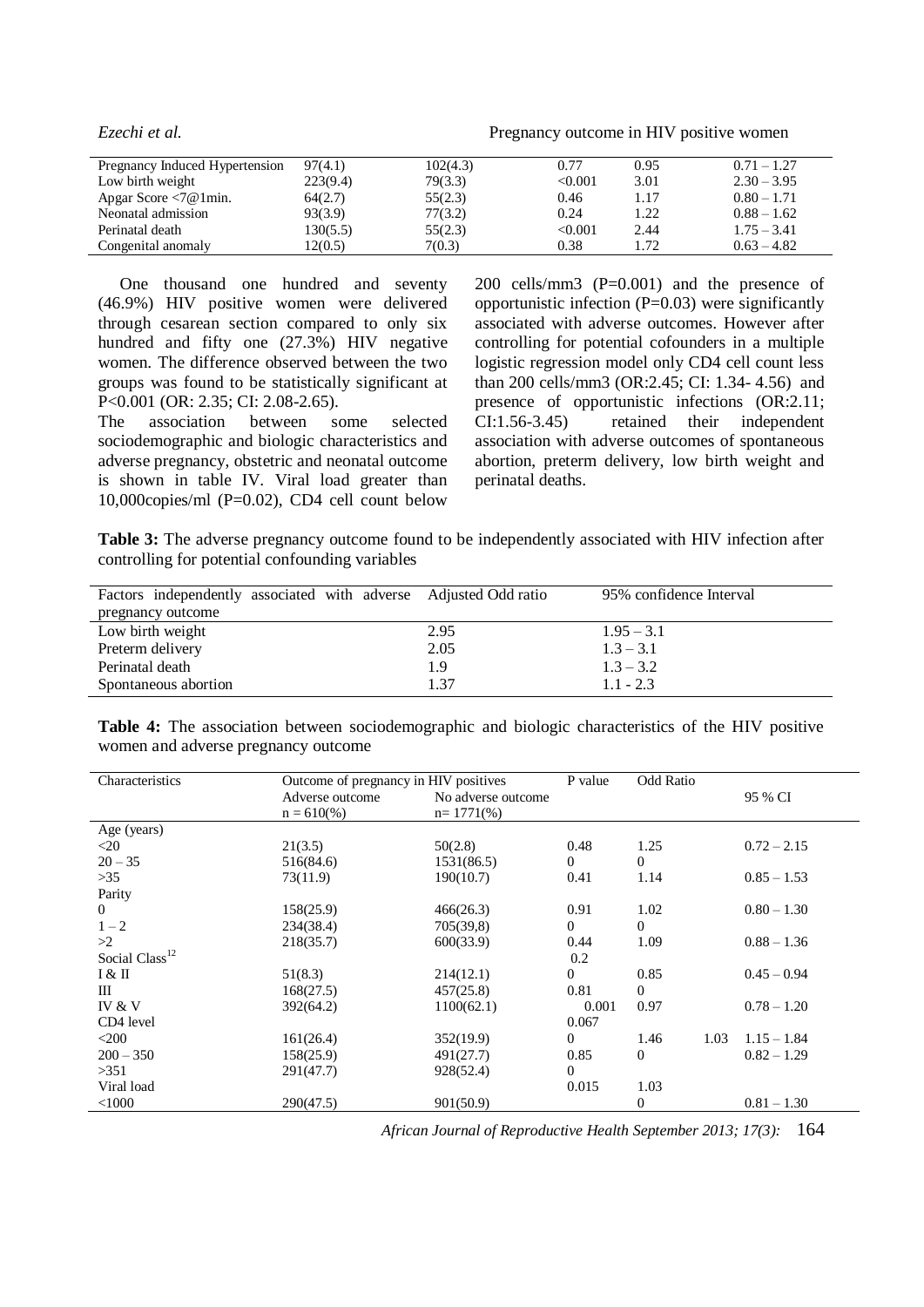*Ezechi et al.* Pregnancy outcome in HIV positive women

| $1000 - 10,000$         | 149(24.4) | 476(26.9) | 0.26 | 1.39     |               |
|-------------------------|-----------|-----------|------|----------|---------------|
| >10,000                 | 171(28.1) | 394(22.2) | 0    |          | $1.06 - 1.81$ |
| Body Mass Index         |           |           | 0.06 | 0.87     |               |
| $<$ 23                  | 164(26.9) | 508(28.7) | 0.03 | $\theta$ | $0.68 - 1.11$ |
| $23 - 25$               | 212(34.8) | 570(32.2) |      | 0.94     |               |
| >25                     | 242(39.8) | 693(39.1) |      |          | $0.75 - 1.17$ |
| Opportunistic Infection | 73(12.0)  | 158(8.9)  |      | 1.39     |               |
|                         |           |           |      |          | $1.02 - 1.88$ |

## **Discussion**

The introduction of highly active antiretroviral therapy (HAART), choice of delivery based on viral load and infant feeding counseling have changed the fate of the unborn child of HIV positive women especially in developed countries where vertical transmission of HIV Infection has virtually been eliminated. In developing countries where over 70-80% of the affected women reside and comprehensive health care limited, vertical transmission of the virus as well as other adverse pregnancy, obstetric and neonatal outcomes are still very common and often attributed to HIV infection. However evidence from developed countries and some developing countries have shown no association between HIV and adverse pregnancy, obstetric and neonatal outcome. It may therefore be right to assume that the effect observed in the developing countries are not due to HIV infection but to other cofounders of poor obstetric services , malnutrition, endemic anaemia and lack or poor HIV services. It may also be as a result of poor study methodology or insufficient sample size to make strong conclusions.

Premised on the above, we initiated this study in a setting that offers free comprehensive HIV care, treatment and support and subsidized caesarean delivery for HIV positive women. In addition the facility has a large pool of HIV positive women. Initiating this study in this setting was aimed at removing the possible contribution of poor HIV services and inadequate sample size to the conflicting findings of previous studies. The findings from this study are thus expected to reflect the actual effect of HIV infection on pregnancy, obstetric and neonatal outcome.

A limitation observed in this study that may have some impact on the findings is the fact that the intrapartum care of these women was not in the same facility where the antenatal and postnatal care was conducted. In addition the use of both private and public facilities may also have some effect on the finding. In the design of the study we tried to limit these effects by ensuring that the women only deliver in centres that have received training on intrapartum care of HIV positive women according to the Nigerian National PMTCT training manual. In addition controls were chosen from the same facilities that the HIV positive women delivered when possible.

The finding in this study of a large number of the women (334) presenting and managed with more than one pregnancy during the study period is very significant especially when viewed in the context of various recommendations in the early years of the epidemic. The grim picture painted has really changed. Thanks to the advances in HIV treatment care and support. The large number of the women with repeated pregnancies may be either as a result of the women trying to make up for the lost child through the high spontaneous abortion and perinatal death (replacement syndrome) or the women having had previous successful pregnancy outcome evidenced by a HIV negative baby and would want to quickly have another baby hoping for a repeat of the previous experience. It is not uncommon in our clinic to hear the HIV positive women proudly saying to our staff "we want to quickly complete our family before these free and quality services stop". In our setting due to the unpredictable nature of polity including health services, clients tend to rush for free services, whenever available for fear the services may not last.

The mother to child transmission (MTCT) of HIV infection rate of 0.97% in this study is not only much lower than figures from developing countries but comparable to rates in developed countries. This very low rate may be as a result of several factors. In the period between July 2004 and April 2006, HAART was the antiretroviral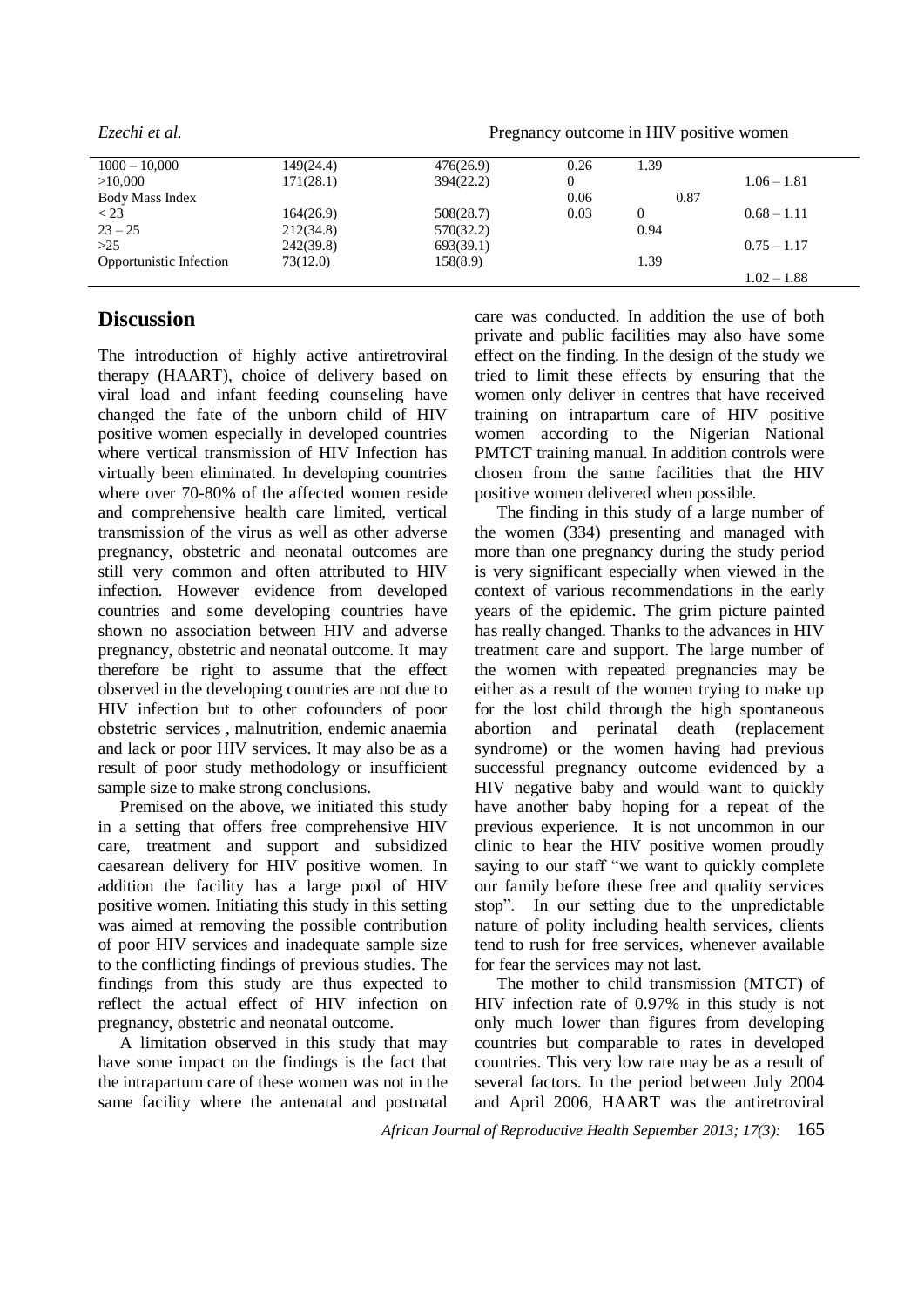drug combination of choice irrespective of the CD4 cells count of the pregnant women who presented before 36 weeks. This was later changed when the national programme and our sponsors insisted we change to a new protocol that provided HAART only for pregnant women found to be eligible for their own disease. From the records during the HAART-only era, only one MTCT was recorded in a 29 year old lady with genital warts who presented at 36 weeks with CD4 count of 117 cells. She declined the offer of caesarean delivery after repeated counseling. She had rupture of fetal membrane lasting for more than 4 hours in labour and practiced mixed feeding. It is important to note that this case was in early 2005 when knowledge of HIV and PMTCT strategies was not wide spread and the stigma and discrimination were quite huge. Another reason that may have contributed to the low MTCT rate was that the default option for delivery in women with viral load greater than 10,000 copies/mm3 was cesarean section. Over 95% of the women offered cesarean section after counseling accepted to have it. This was at variance with what is obtainable in the larger society where there is a great aversion to cesarean section<sup>13</sup>. It is therefore not surprising that cesarean delivery was found to be statisitically significantly higher in the HIV positive women compared to HIV negatives in this study. We also practiced active PMTCT protocol that ensures that all HIV positive pregnant are commenced on antiretroviral drugs within one week of presentation except if they present before 13 weeks and not eligible to be commenced on HAART. Also majority of the HIV positive women opted not to breastfeed after counseling on infant feeding options in the context of HIV infection<sup>14</sup>. The indigent women who opted not to breastfeed were provided free infant formula for six months.

The overall adverse pregnancy, obstetric and neonatal outcome of 48.3% though high is not unexpected as several studies in sub-Saharan Africa had shown an increased adverse outcome in pregnant HIV positive women. In HIV endemic countries, the background adverse obstetric and neonatal outcome due to poverty, low status of women, poor health system and malnutrition are superimposed on the adverse events due to  $HIV^{2,4}$ . Findings from this study confirm this as the adverse events in HIV positive of 48.3% was significantly higher than 30.3% in the HIV negatives  $(P<0.001)$ .

Although previous studies<sup>1,2,4</sup> found an association between HIV infection in pregnancy and increased rates of low birth weight, prematurity, miscarriage, anemia, perinatal deaths, birth asphyxia, neonatal admission, and congenital abnormality , however it was only low birth weight (OR:2.95), prematurity (OR:2.05), perinatal death (OR:1.9) and spontaneous abortion (OR: 1.37) that were significantly associated with HIV infection in this study. Our study methodology and large sample size may have enabled us to sieve out only outcomes that were directly linked to HIV infection. The presence of opportunistic infection in HIV positive predisposes women to preterm delivery as a result of ill health and fever of infection. In addition prematurity and low births are the leading cause of perinatal mortality<sup>14</sup>. The poor weight gain as a result of HIV infection may also be contributing to high low birth weight rate in this study.

To add further value to this study, we conducted sub-analysis to identify the socioeconomic and biologic characteristics associated with adverse obstetric and neonatal outcome of low birth weight, prematurity, perinatal deaths and spontaneous abortion. This information is essential for the modification of the present PMTCT strategy. Of the socioeconomic and biologic characteristics studied, only CD4 count less than 200cells/mm3 (OR: 2.45; CI: 1.34- 4.56) and presence of opportunistic infection (OR: 2.11; CI: 1.56-3.45) were found to be independently associated with poor obstetric and neonatal outcome after controlling for potential confounders. The above finding is similar to finding from previous studies<sup>5,7,11</sup>. The findings thus call for early identification of HIV positive women, prompt identification and treatment of opportunistic infection and early initiation of an effective combination antiretroviral therapy to allow good enough time for treatment of opportunistic infection, viral suppression below 1000 copies/mls and immune reconstitution. The higher cesarean section rate found among the HIV positive women compared to their HIV negative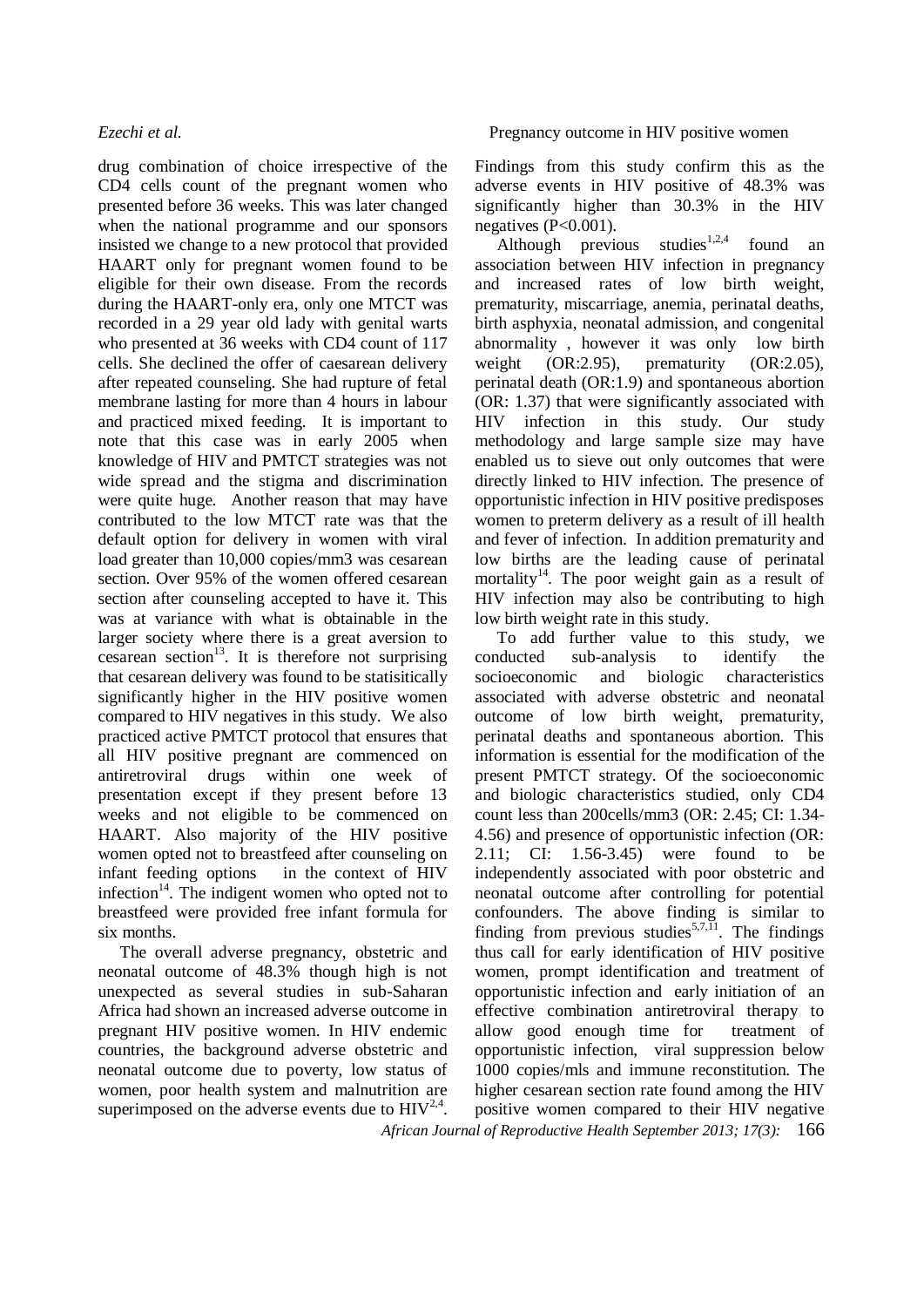counterpart is not unexpected. Apart from obstetric reasons of low birth weight, prematurity and rupture of membrane to avoid the 4 hour window period of increased MTCT rate, all women with viral load greater than 1000 copies were offered cesarean section . In addition cesarean section was free in all public health institutions during the period of study except for the last four months. All these add up to an increased cesarean section rate in HIV positive women in this cohort. This rate is likely to drop drastically with the revision of the national PMTCT guideline restoring HAART as the antiretroviral drug combination of choice and the withdrawal of the subsidy for cesarean section in public hospitals.

## **Conclusion**

This study has confirmed the link between HIV infection and adverse obstetric and neonatal outcomes of spontaneous abortion, low birth weight, prematurity and perinatal death using a large population of HIV positive women and methodology that took into consideration the weakness of the previous studies. The mother to child transmission of HIV infection rate of 0.99% showed that it is possible to achieve MTCT rate less than 1 % in our setting. Severe Immunosuppression and presence of opportunistic infections were the factors found to be independently associated with poor obstetric and neonatal outcome in this study.

## **Conflict of Interest**

All authors declare no conflict of interest

### **Acknowledgement**

The Medical Directors of the collaborating public and private Institutions especially that of Havana. Rao, New Capstone and Felin Hospitals Lagos for allowing us access to their patient data. APIN Plus and APIN for funding the HIV treatment centre. Mrs. Yemi Nwogbe and Mr. Abdul Rasheed Oba for their assistance with HIV data.

### **References**

1. Leroy V, Ladner J, Nyiraziraje M, A De Clercq, Bazubagira A, Van de Perre P, Karita E, and Dabis F.

#### *Ezechi et al.* Pregnancy outcome in HIV positive women

Effect of HIV-1 infection on pregnancy outcome in women in Kigali, Rwanda, 1992–1994. AIDS 1998, 12:643–650

- 2. Onah HE, Obi SN, Agbata TA, & Oguanuo TC. Pregnancy outcome in HIV-positive women in Enugu, Nigeria. Journal of Obstetrics and Gynaecology, April 2007; 27(3): 271 – 274
- 3. Abdol Karim Q, AbouZahr C, Dehne K, Mangiaterra V, Moodley J, Rollins N, Say L, Schaffer N, Rosen JE, de Zoysa I. HIV and maternal mortality: turning point. The Lancet 2010;375:1948-1949
- 4. Chama CM, Bello M, Ajayi BA, Zarma S, Gashau W. The use of highly active antiretroviral therapy for the prevention of mother-to-child transmission of the human immunodeficiency virus in Nigeria. Journal of Obstetrics and Gynaecology, May 2010; 30(4): 362– 3665.
- 5. Fageeh WMK. Presentation and pregnancy outcome of HIV-positive women in Jeddah, Saudi Arabia. International Journal of Gynecology and Obstetrics 2011; 113:39–2486.
- 6. Kumar RM, Udumanb SA,Khurrannac AK. Impact of maternal HIV-l infection on perinatal outcome. International Journal of Gynecology & Obstetrics. 1995; 49: 137- 143
- 7. Brocklehurst P, French R. The association between maternal HIV infection and perinatal outcome: a systematic review of the literature and meta-analysis. *British Journal of Obstetrics and Gynaecology*, 1998, 105:839-848.
- 8. Johnstone FD, MacCallum L, Brettle R. Inglis JM, Peutherer JF. Does infection with HIV affect the outcome of pregnancy? Br Med J 1988; 296: 467.
- 9. Minkoff HL, Henderson C, Mendez H, et al. Pregnancy outcomes among mothers infected with human immunodeficiency virus and uninfected control subjects. Am J Obstet Gynecol 1990: 163: 1598-1604.
- 10. Semprini AE, Ravizza M, Bucceri A, Vucetich A, Pardi C. Perinatal outcome in HIV-infected pregnant women. Gynecol Obstet Invest 1990; 30: 15- 18.
- 11. Taguebue J, Monebenimp F, Zingg W, Mve Koh V, Atchoumi A, Gervaix A, Tetanye E. Risk Factors for Prematurity among Neonates from HIV Positive Mothers in Cameroon . *World Journal of AIDS*, 2011, 1, 1-7
- 12. Olusanya O, Amiegheme N. Biosocial factors in maternal mortality. A study from a Nigerian Mission Hospital. West African Journal of Medicine 1989;8:160-165
- 13. Ezechi O.C., Kalu B. E.K., Loto O.M., Fasubaa, O.B., Obiesie L.O., Nwokoro C.A. Caesarean delivery: Why the aversion? Tropical Journal of Obstetrics and Gynaecology. Tropical Journal of Obstetrics and Gynaecology 2004; 21(2): 164-167.
- 14. Ezechi OC, C. Gab-okafor, C. Ukaegbu, N. David, P.M. Ezeobi, T. Gbajabiamila, R.A. Adu, O.E. Somefun, D. Oladele, D. Onwujekwe, N.N. Odunukwe, E.N. Amadi, R. Anyanwu, O.E. Idigbe, E. Herbertson . Infant feeding practices of HIV-Infected and uninfected women in Lagos Nigeria.  $15<sup>th</sup>$  International